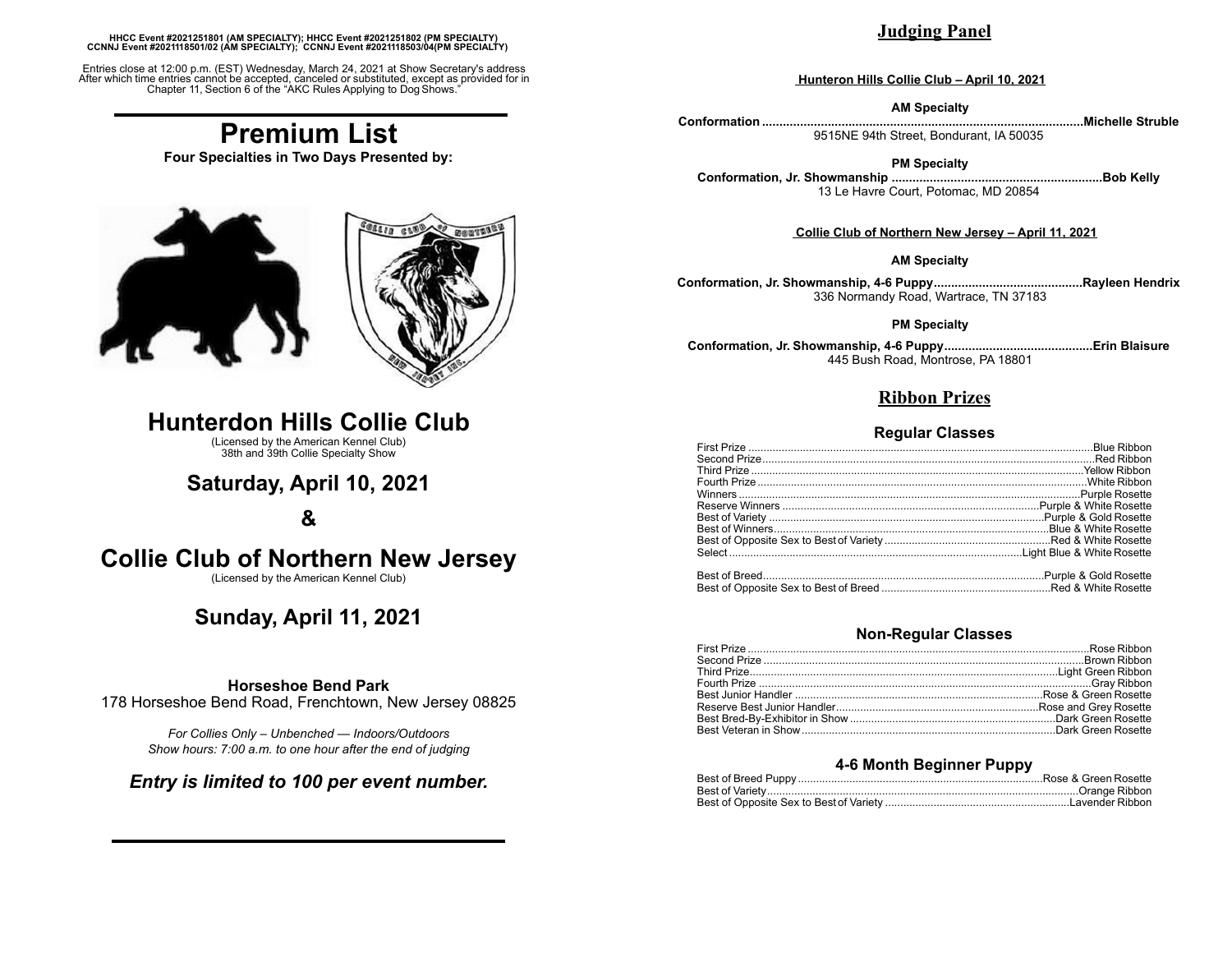# **Hunterdon Hills Collie Club**

# **APRIL 10, 2021 AM/PM SPECIALITY**

## **Officers & Board of Directors**

50 Van Lieus Road, Ringoes, NJ 08551

### **Board of Directors**

Dottie Boulin, Kenneth Ellison, Susan Lax, Joseph Reno, Madeline Oliphant

### **Show Committee**

Show Chair..............................................................................Joseph Reno 2154 Oak Tree Road, Edison, NJ 08820 908-303-1979/hicrest121@aol.com

### *And All Officers & Board of Directors of the Club*

# **Show Secretary**

Lori Carver PO BOX 1204 75 Michael Sears Rd Belchertown, MA 01007 **seabreezedogs13@gmail.com** 802-338-2857



### **AMERICAN KENNEL CLUB CERTIFICATION**

Permission has been granted by the American Kennel Club for the holding of this event under AKC Rules and Regulations. *James P. Crowley, Secretary*

# **Collie Club of Northern New Jersey**

# **APRIL 11, 2021 AM/PM SPECIALTY**

### **Officers & Board of Directors**

| 60 Columbus Avenue, Closter, NJ 07624 |  |
|---------------------------------------|--|
|                                       |  |

### **Board of Directors**

Susan DeLorenzo, Linda Raven, Leigh Cohen

### **Show Committee**

Show Chair ..........................................................................Susan DeLorenzo 22 West Park Avenue, Park Ridge NJ 07656

201-391-9826/susiezo@aol.com

### *And All Officers & Board of Directors of the Club*

| Trophies/Ribbons Leigh Cohen, Susan DeLorenzo, Elizabeth Smith |
|----------------------------------------------------------------|
|                                                                |
|                                                                |
|                                                                |

### **Show Secretary**

Lori Carver PO BOX 1204 75 Michael Sears Rd Belchertown, MA 01007 **seabreezedogs13@gmail.com** 802-338-2857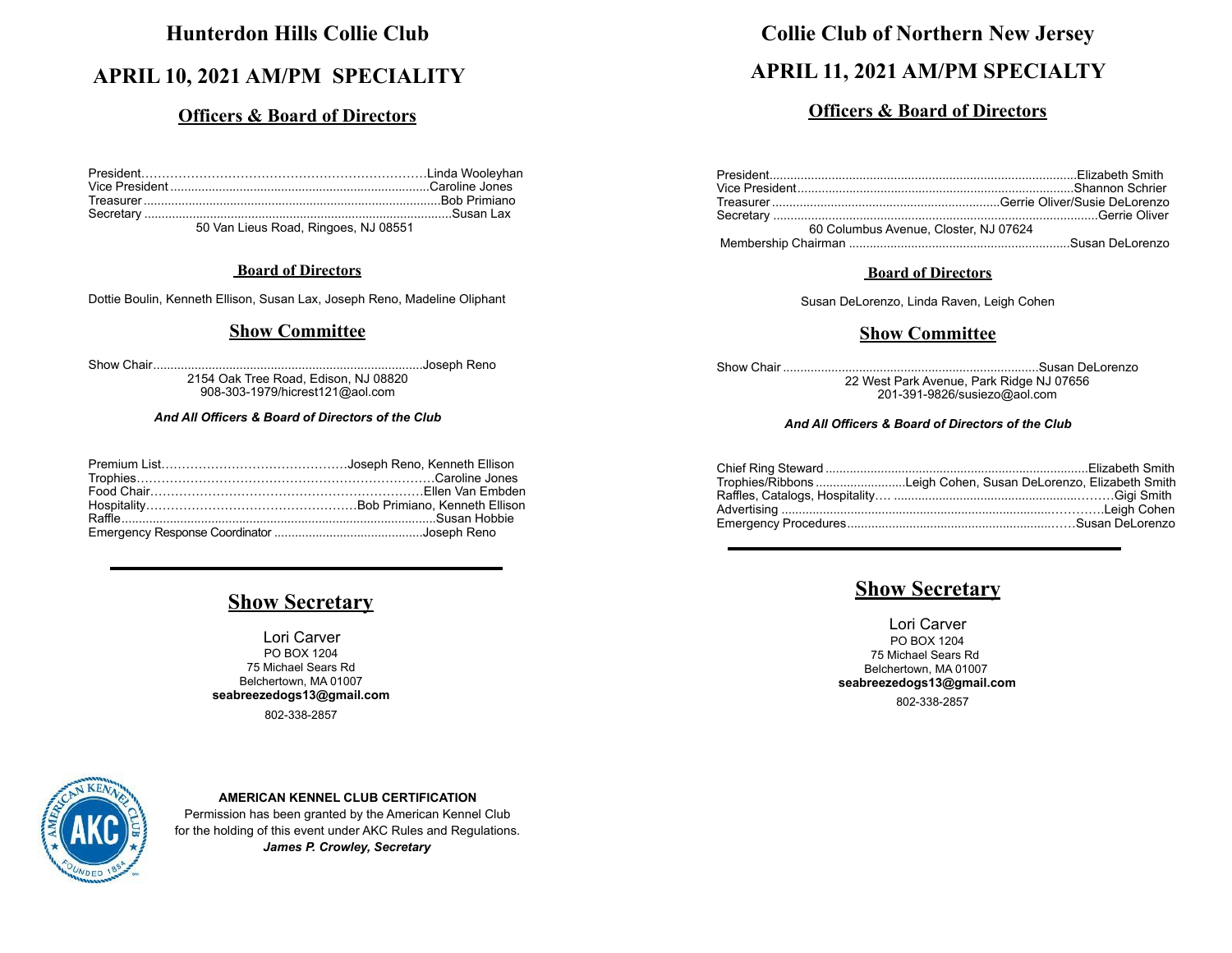### **Classes for Collies HHCC**

#### **REGULAR CLASSES (for Dogs and Bitches) - Rough**

Puppy, 6 months and under 9 months ♦ Puppy, 9 months and under 12 months

12 months and under 18 months ♦ Bred By Exhibitor ♦ American Bred Dogs Open Blue ♦ Open

Sable ♦ Open Tri

Winners Best of Variety Competition

#### **REGULAR CLASSES (for Dogs and Bitches) - Smooth**

Puppy, 6 months and under 9 months  $\triangle$  Puppy, 9 months and under 12 months ♦ Bred By Exhibitor ♦ American Bred Dogs Open

> **Winners** Best of Variety Competition

#### **NON-REGULAR CLASSES Involving Single Dog Entries**

**Veterans Class\*:** Classes for dogs & bitches 7 years & over. Sexes divided.

 BEST PUPPY WILL BE AWARDED AFTER THE REGULAR CLASSES ARE COMPLETED IN EACH SHOW. A CASH PRIZE OF \$25 WILL BE AWARDED TO THE BEST PUPPY IN EACH SHOW.

### **Classes for Collies CCNNJ**

#### **REGULAR CLASSES (for Dogs and Bitches) - Rough**

Puppy, 6 months and under 9 months ♦ Puppy, 9 months and under 12 months

12 months and under 18 months ♦ Novice (AM ONLY) ♦ Bred By Exhibitor ♦ American Bred Dogs

Open Blue ⬧ Open Sable ⬧ Open Tri

Winners Best of Variety Competition

#### **REGULAR CLASSES (for Dogs and Bitches) - Smooth**

Puppy, 6 months and under 9 months ♦ Puppy, 9 months and under 12 months

12 months and under 18 months ♦ Novice (AM ONLY) ♦ Bred By Exhibitor ♦ American Bred Dogs

Open Winners Best of Variety Competition

#### **NON-REGULAR CLASSES Involving Single Dog Entries**

**Veterans Class\*:** Classes for dogs & bitches 7 years & over. Sexes divided.

\*The American Kennel Club allows spayed bitches and castrated dogs to be shown in the Veterans Class at Independent Specialty Shows, and are eligible for competition in Best of Breed Competition if otherwise undefeated the day of the show. *Chapter 11, Section 8 of the Dog Show Rules.*

### **CCNNJ SUNDAY Specialties ONLY**

### **Beginner Puppy Class**

♦ Puppy, 4 months and under 6 months, Rough ♦ Puppy, 4 months and under 6 months, Smooth

### **Junior Showmanship**

**Novice Class:** For boys and girls at least 9 and under 18 years of age on the day of the show who at the time entries close, have not won three first places with competition present in a Novice Class at a licensed or member show.

**Open Class:** For boys and girls at least 9 and under 18 years of age on the day of the show who at the time entries close, have won three first places with competition present in a Novice Junior Showmanship Class at a licensed or member show.

**Master Class:** This class will be for boys and girls who are at least 9 years old and under 18 years on the day of the show, and who have won the 10 first place wins in an Open class with competition to be eligible to<br>enter the Limited Class Competition. The calendar for this class will be consistent with the eligibility dat AKC Eukanuba National Championship. All Juniors meeting the criteria for this class are required to enter the Master Class and may change their entry the day of the show if entries have already closed. Once the eligibility time frame for that year has passed all participants return to the Open Class to complete for the following year.

Junior Handlers must include their AKC Junior Handler Number on each entry. You may obtain your junior identification number by calling the AKC at (919) 233-9767. Be sure all information for Junior classes is entered on the front and back of the entry form.

Bitches in season are not eligible. At Specialty shows, dog must be of the breed for which the show is held.

### **Entry Information**

**Junior Showmanship ........................................**\$10.00 (Free as a second class)

### **MAKE ALL CHECKS AND MONEY ORDERS PAYABLE (in US Funds) TO EACH CLUB INDIVIDUALLY**

Mail all entries with fees to: Lori Carver – Show Secretary PO BOX 1204 75 Michael Sears Rd Belchertown, MA 01007

(All overnight entries should be sent "No Signature required")

Per AKC Rules Applying to Dog Shows: Chapter 11, Section 4: To be acceptable, an entry must be submitted with the required entry fee.

CREDIT CARD AND FAX ENTRIES:

For credit card entries call Showtime Entry Service 1-800-798-5531 or you may fax entries with credit card information to 1-609-935-0909

\* Note that there will be a charge added to your credit card of \$7.00 for each dog and each show entered\*

*If*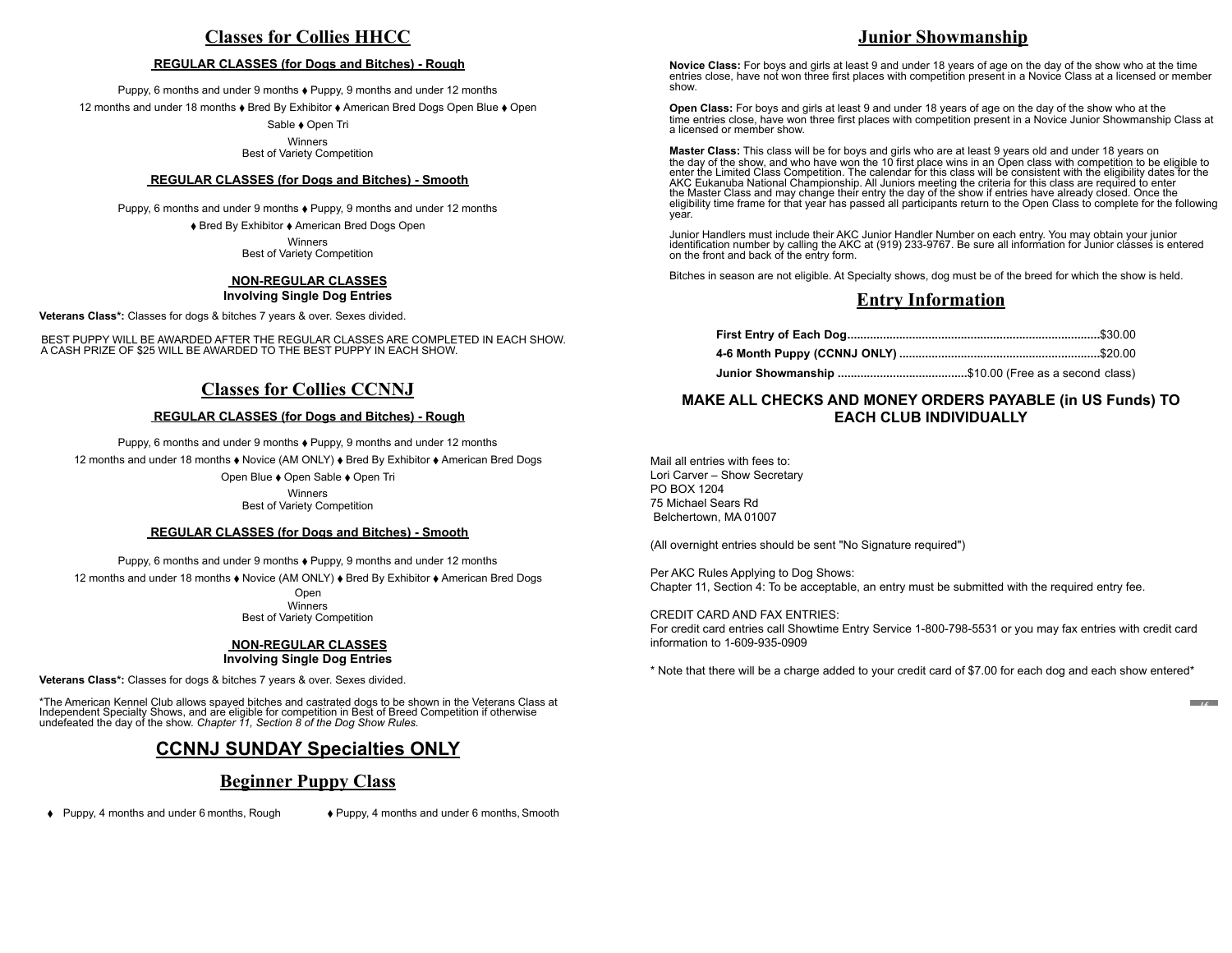### **Trophies & Prizes**

#### **Hunterdon Hills Collie Club**

#### **Special prizes will be presented to each of the following:**

Best of Breed Best of Opposite Sex to Best of Breed Best of Winners Winners Dog, Winners Bitch Reserve Winners Dog, Reserve Winners Bitch Best Bred-By-Exhibitor Best Veteran

Collie Club of AmericaLoving Cup will be awarded to Best of Winners intervariety at the **morning** show and will be presented by NJ District Director, Caroline Jones.

A full listing of Hunterdon Hills Collie Club prizes can be obtained by contacting the show chair.

#### **Best of Breed**

#### Special Trophies

The Bellbrooke Challenge Trophy is offered in memory of John & Ada Giuliano by the Hunterdon Hills Collie Club. It is a mantle clock to be won three time by the same owner before it is awarded permanently. This trophy will be offered at our afternoon show only.

#### **Rough Winners Dog**

The Janet G. Leek Memorial Trophy, a cherry bombay table with a painting of Ch. Brandwyne Bayberry Mister offered by Madeline Oliphant, Ledgedale Collies. It will be awarded for permanent possession if won three times by the same owner, not necessarily with the same dog or a consecutive shows. This trophy will be offered at our morning show only.

#### **Collie Club of Northern New Jersey**

**Special prizes will be presented to each of the following:** Best of Breed Best of Opposite Sex to Best of Breed Best of Winners Winners Dog, Winners Bitch Reserve Winners Dog, Reserve Winners Bitch Best Bred-By-Exhibitor Best Veteran

Intervariety Best of Winners - Collie Club of America Loving Cup

A full listing of Collie Club of Northern NJ prizes can be obtained by contacting the show chair.

**ATTENTION EXHIBITORS:** Trophies, Certificates, Ribbons and Prizes will be awarded in the ring to the person exhibiting the dog who shall be considered the owner or agent. All claims for prizes must be made in the judging ring before the completion of judging and the Show Secretary advised at once of any discrepancy. The Show Secretary and show-giving club disclaim any liability for cash prizes after the judging of the breed is over. All trophies must be picked up the day of the show. None will be mailed.

The club reserves the right to substitute any prize that may become unavailable with a prize of equal or greater value.

### **Accommodations**

These establishments have graciously agreed to accept guests with **well-mannered dogs**. Please return the trust and assume full responsibility for your dog's behavior. Pet fees may apply. Policies can change. Please call ahead to verify that your dog is welcome.

| Ramada Flemington   | 250 Highway 202, Flemington, New Jersey   | 866-460-7456 |
|---------------------|-------------------------------------------|--------------|
| Holiday Inn Clinton | 111 West Main Street, Clinton, New Jersey | 888-477-5276 |
| Hampton Inn Clinton | 16 Frontage Drive, Clinton, New Jersey    | 866-460-7456 |

### **Directions to Show Site**

Horseshoe Bend Park 178 Horseshoe Bend Road, Frenchtown, NJ 08825 (908) 996-4276

From Flemington: Take Route 12 West; turn left onto CR 519 Kingwood Road; turn right onto Fairview Road; turn slight right onto Horseshoe Bend Road

From Route 12 East: Turn left onto CR 519 and proceed as above.

Route 12 is convenient to reach from Route 202.

From the North: Take Route 287 South to Route 78 West. Take Exit 15 and keep left toward Pittstown (Route /Pittstown Road). Follow Pittstown Road for about 4 miles and make slight right onto County Rte 513. Go about 3 miles and turn left onto Hog Hollow Road which becomes County Rte 519. Turn right onto Fairview Road and then slight right onto Horseshoe Bend Road.

#### **Veterinarian on Call**

ANIMERGE

21 US Hwy 206, Raritan, New Jersey

908-707-9077

**Exhibitors should follow their veterinarians' recommendation to assure their dogs are free of Internal and external parasites, any communicable diseases, and have appropriate vaccinations.**

### **Official Show Photographer**

Matt + Michelle Photography

540-412-1365

Matt@mattmichellephotography.com

### **Emergency Services**

Ambulance, Fire & Police - 911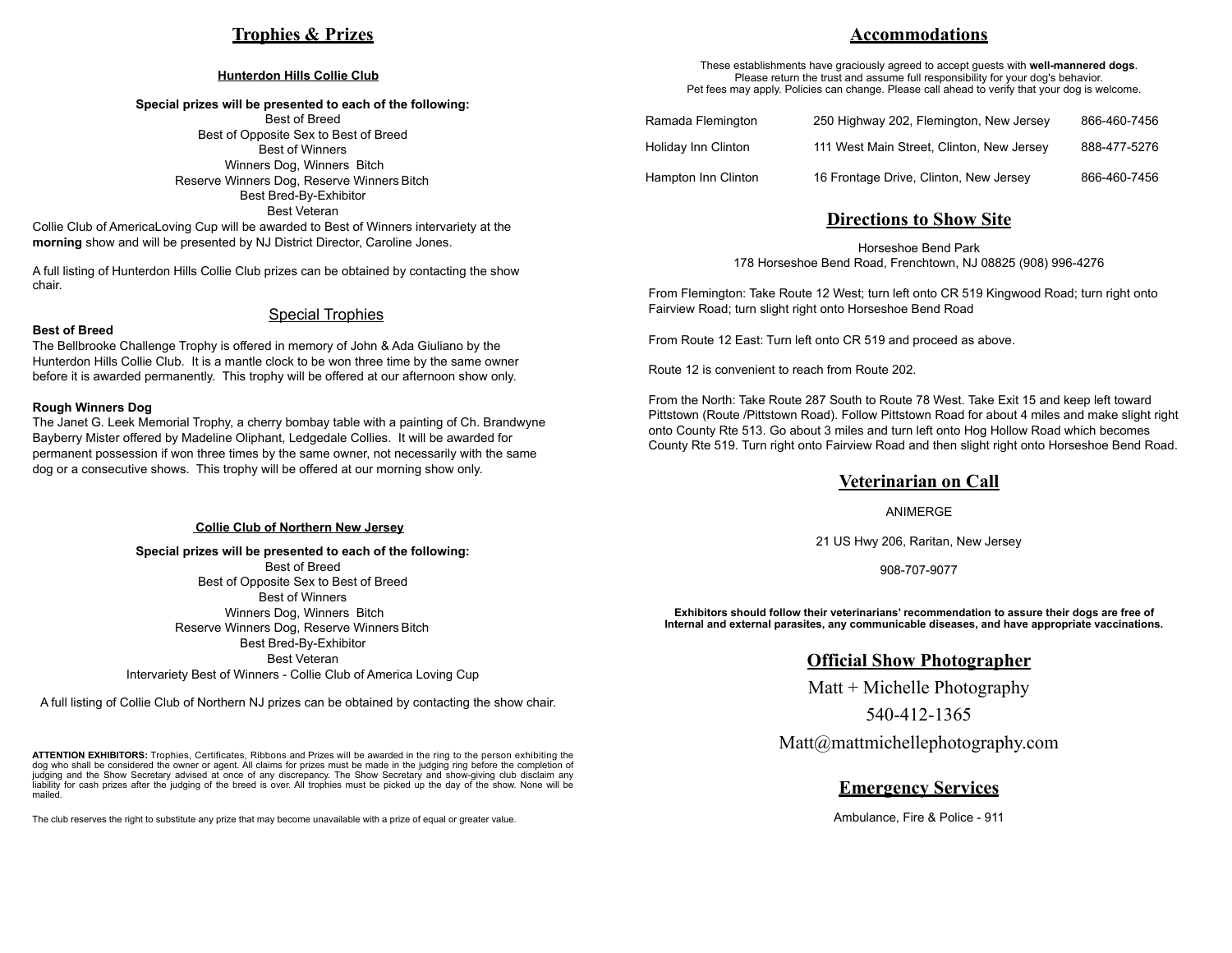### **Notice to Exhibitors**

The building will not be available for exhibitor setup on Friday evening. On Saturday & Sunday, the building will open at 7:00 a.m., and will close one hour after the conclusion of judging.

**All grooming will be outdoors! Holding crates will be allowed indoors, but absolutely no grooming tables or grooming equipment.** Due to Covid regulations the number of people allowed in the building is limited! There will not be ringside seating. Only if weather is acceptable, we may set up the ring outdoors.

Restroom facilities indoors will not be available. There will be outdoor porta johns only.

Lunch will be available for purchase as well as bottled water and soda. The clubs will not be providing coffee and donuts.

Dogs need to be at the show only at the scheduled time of judging and may leave immediately thereafter unless required for further judging. **The judge is not required to wait for dogs.** It is the responsibility of the owner or handler to have the dog at ringside when required and without being called.

Please keep these grounds cleaned up with the equipment provided. If we are to have access to these facilities again, exhibitors and handlers MUST keep them clean.

There will be **no smoking** in the building. Please dispose of trash in the proper manner.

*It is expressly understood that exhibitors alone are responsible for the behavior of their dogs and/or children. Any exhibitor whose dogs and/or children create unnecessary disturbances or repeatedly engage in unsafe or disruptive behavior may, at the discretion of the Event Committee, be asked to leave the show site. In such case, no refund of any fees paid will be made. The host club, Clantyre Show Secretary Services and its agents, employees, etc. will assume no responsibility for any loss, damage or injury sustained by exhibitors or handlers, or to any of their dogs or property and further assumes no responsibility for injury to children.*

Free admission/Free parking.

No gasoline or diesel generators inside any building or within 100 feet of any area in which this dog show is conducted.

Unentered dogs may be asked to leave.

Declination of entries: Hunterdon Hills Collie Club, Inc. and/or the Collie Club of Northern New Jersey, Inc. may decline any entry for cause and may remove any dog due to disease, viciousness or other cause and no one shall have any claim against the Hunterdon Hills Collie Club, the Collie Club of Northern New Jersey or any official thereof.